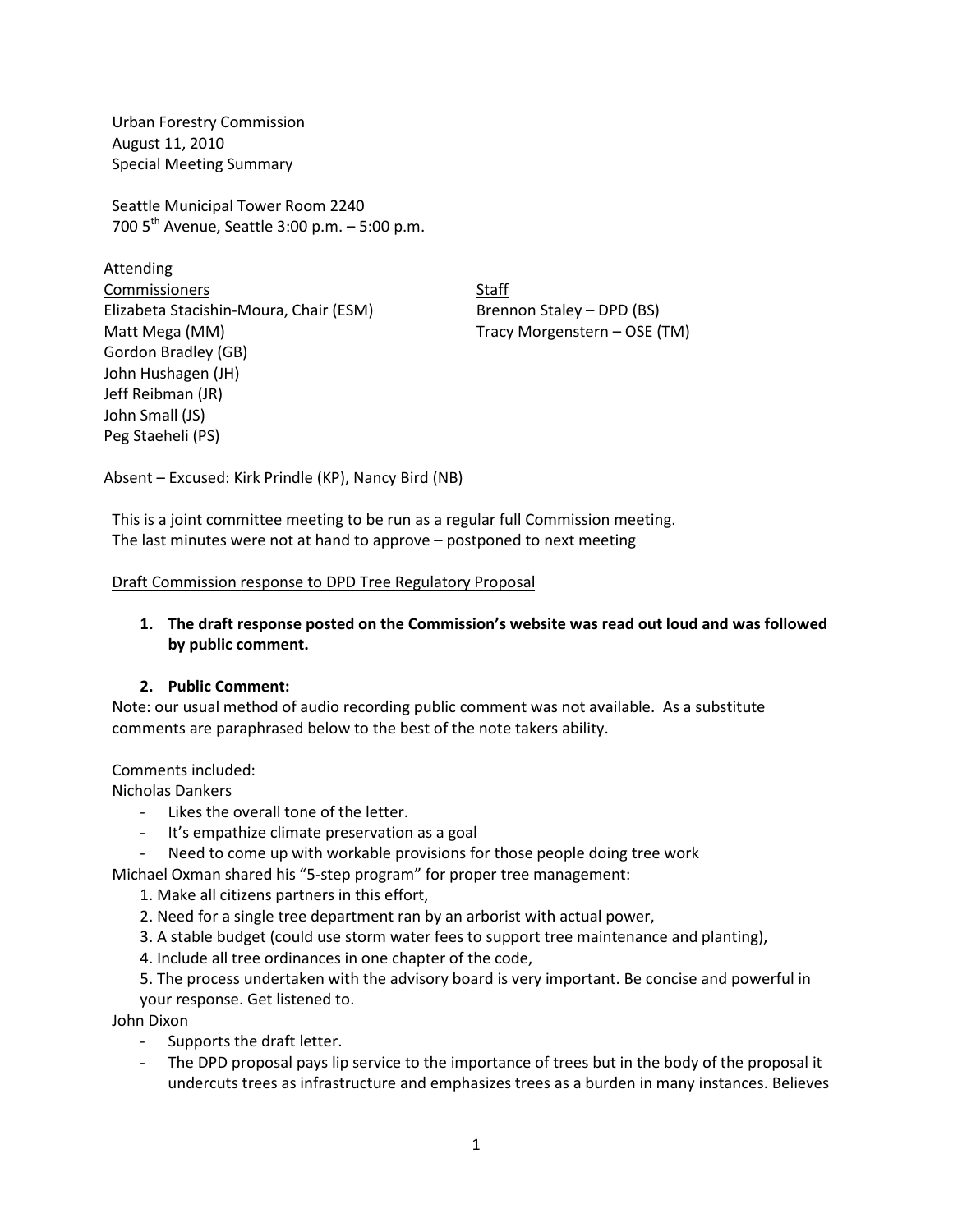that DPD considers trees not a valuable infrastructure but rather 'things' that get in the way of development

Frank Baccus

- Does not support the DPD Proposal, dies support the draft response
- Recent landslides in China are due to tree cutting
- David Miller
- Would like the commission to talk more about trees as infrastructure and that they need to be protected as such
- Would be helpful to establish a dollar value for storm water and point out that trees are a financial asset that reduces costs and provides health benefits
- Cities have used their trees as assets to increase their bond rating
- Trees provide health benefits by filtering out small particulate

Steve Zemke

- DPD's proposal addresses only a small piece of what resolution 31138 asked for. It only looked at the private property component
- Tell Council that DPD missed the mark and did not consider the Council's mandate
- Many people are disappointed with this closed process. Need to involve the public
- Citizens are coming together to provide an alternative to the proposal. An offer was extended for people to participate in the next public meeting on August 29, from 1:30 p.m. – 4:30 p.m. at the Broadview Library
- Should have a dialogue about all issues
- The process needs to be open

Rich Ellison

- Any incentives for saving trees need to be tied to variances and up front. Allow increase in height and zone changes. Builders can pay for conservation easements. If it's just about voluntary compliance then it won't be effective. Have tree removal be a last resort
- In the past, when the public gave comments to DPD the information went into a black box. Feel that DPD will only give us what they want to
- There is supposed to be a public brown bag tomorrow but have not been able to find information anywhere on the City's website

GB clarified that this is just the beginning of a several month-long process where professional organizations, community groups, and citizens will have the opportunity to comment on the proposal. This is not a closed process has someone in the public suggested.

## **3. Review and Discuss Draft Response to DPD's Regulatory Proposal:**

PS – Suggested that before getting into the specifics of the letter it would be helpful to stay at a high level and produce no more than five key points to include. More detail can follow at a later date. The commission agreed to this course.

Points raised in discussion included:

JR – Don't have time to hammer out specific recommendations about things that need to be added. Could call them out now to work on them in the future

GB proposed to add something about exploring and developing mechanisms for trees to be valued as infrastructure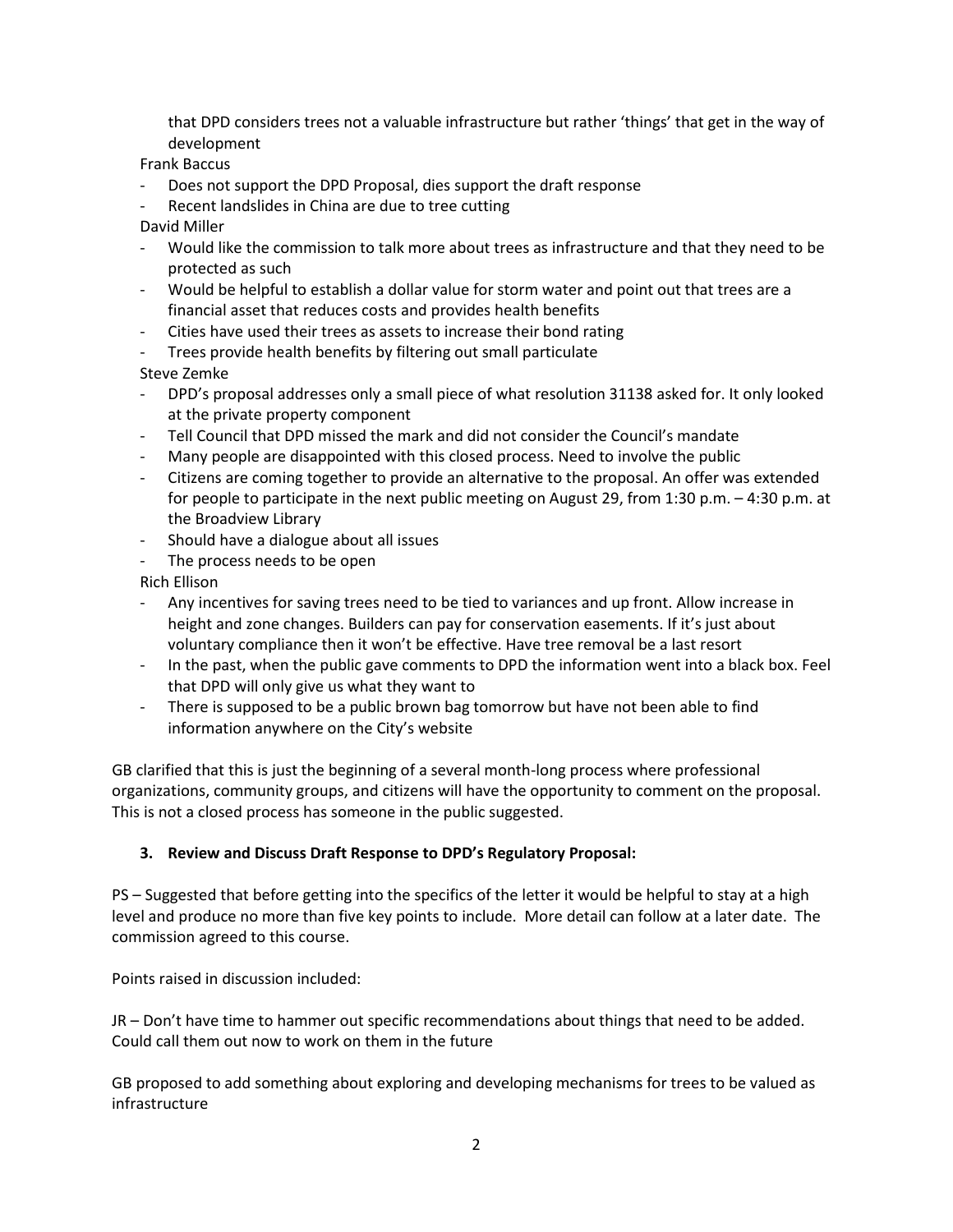JH suggested to use the phrase coined by Milwaukee City Arborist "trees are not an amenity, they are a necessity."

ESM – We are jumping to the conclusion that the solution is a permitting system. She is not sure that's the case. We don't know enough about permit systems. We are biased in favor of it because it provides some benefits: help track trees cut, and add value

JR – There can be value derived from a regulatory process

JS – important to consider the value of all trees in the city, not just those in property under development

JR – Go back to the 'lesson learned' argument. Regulating both in and out of development in a more consistent way

John H – Bold action is needed soon, save trees and plant more otherwise we won't reach 30% canopy cover goal. The proposal has not sense of urgency.

ESM – SDOT already has a permit system in place. It could be expanded

MM – The Green Factor and Tree Credit System are citywide. The system needs to be integrated throughout regulations

JR – Need to recognize canopy coverage's environmental and mitigation purposes

MM – There is a disconnect between 31138 and the proposal

JH – don't go backwards

ESM – interim regulations are a stop gap measure

JH – but they have had an effect

PS – there is nothing in the proposal about preservation

JR – He agrees, preservation needs to be explicitly stated. Preservation of existing trees should be considered a higher goal than replacement

GB – it's important to clarify (for the public) the process that will be followed in developing the proposed regulations. It's an open and inclusive process

JH – The sense he has from the Commission and the public is that DPS should be instructed to go back to the drawing table

JR – disagrees with JH. The process has started and the SUFC needs to help DPD get the proposal to everybody for public comment

PS – agrees with JR. A dual process would cause confusion. There is no value in going backwards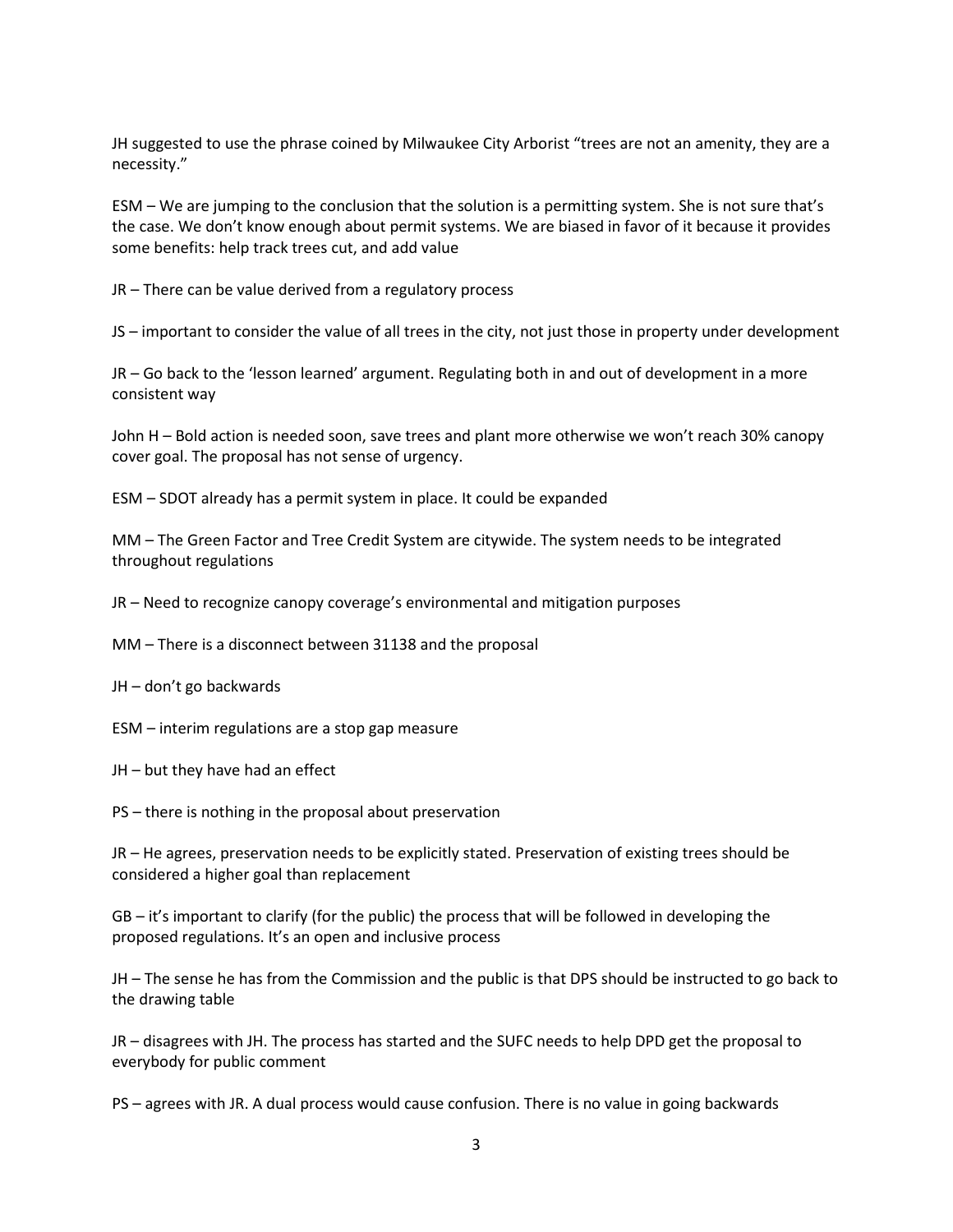JH – The current proposal is not being embraced

PS – people reading the current proposal might not realize that it wipes out preservation efforts

MM – the letter could end with a question to Council – what to do next?

JR – proposes an amendment of the second paragraph

MM – use the high level bullet points on the board as the introduction to the letter, then go into more detail

ESM – important to realize that even the gains achieved with DPD's Green Factor are vulnerable

JR – Agrees because development is a cyclical process

6 points were agreed to (in no hierarchical order):

- Bold action is needed
- Ensure an inclusive process
- The Green Factor and single family Tree Credit System need to be integrated need to recognize canopy coverage.
- Regulation must be consistent inside and outside of development
- Preservation of existing trees must be valued along with planting
- There is a disconnect between this proposal and resolution 31138

Motion by JS work with draft #2 as the base (without KP's comments). JR stated that version 2 captures his intent and has no problem using it as starting point Motion seconded, voted on and approved.

Motion by PS to amend the draft with the bullet points on the board Motion seconded, voted on, and approved unanimously

Motion by ESM for a 20 minute recess to incorporate changes to the draft response Motion seconded, voted on, and approved unanimously

After Recess JS read the new version of the draft response

JR - Clarify that Green Factor does not require trees at all

Motion to approve is seconded, voted on and passes unanimously. The letter is adopted as amended

### **4. Discussion of Kirk's Letter**

KP sent a letter directly to DPD, Council Members, and Diane Sugimura accusing DPD of using false references and using the UFC's name.